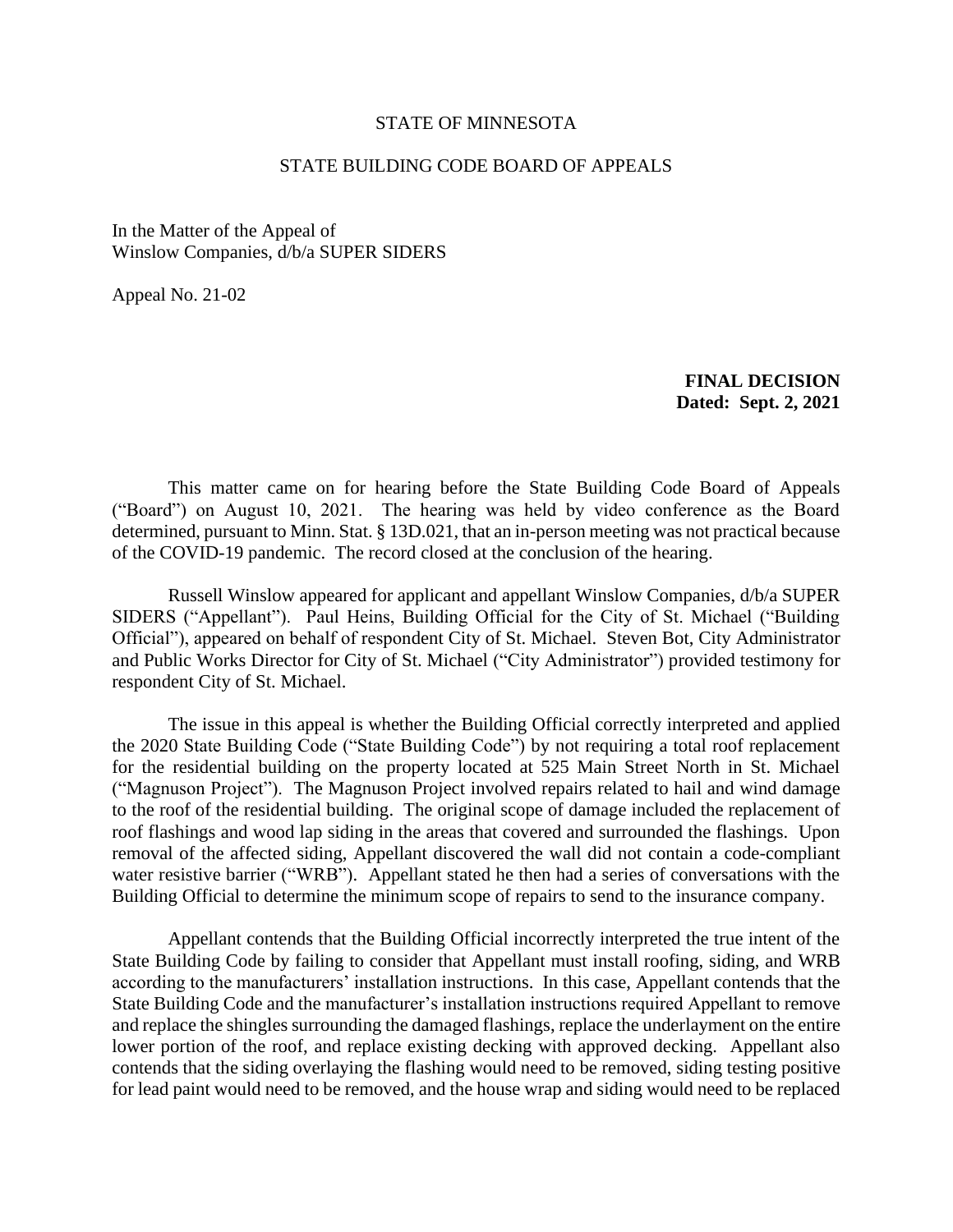for the entire elevation and connecting elevations. The Building Official contends that the State Building Code allows an individual to retrofit roofing and siding repairs to existing structures and does not require replacement of the entire roof or wall cladding system to comply with all requirements of the State Building Code.

The administration of the State Building Code is detailed in Minnesota Rules, chapter 1300. Minn. R. 1300.0030 and Minn. R. 1300.0040 discuss the scope, purpose, and application of the State Building Code.

The 2020 Minnesota Residential Code, as outlined in Minn. R. 1309.0010, incorporates the 2018 edition of the International Residential Code ("IRC") into the State Building Code, except as amended or qualified by applicable provisions of the Minnesota Rules. References to the IRC mean the Minnesota Residential Code, adopted under Minnesota Rules, chapter 1309, and Minn. Stat. § 326B.106, subdivision 1. Chapter 7 of the IRC controls the design and construction of the interior and exterior wall coverings for buildings. Chapter 9 of the IRC governs the design, materials, construction, and quality of roof assemblies.

The Minnesota Conservation Code for Existing Buildings, as outlined in Minn. R. 1311.0010, incorporates the 2018 edition of the International Existing Building Code ("IEBC") into the State Building Code, except as amended or qualified by applicable provisions of the Minnesota Rules.

Appellant cited numerous provisions of the IRC in support of his argument: Sections R703.2 and R703.11.1, which state that WRB and vinyl siding shall be installed in accordance with the manufacturer's instructions; Section R903.1, which states that roof decks shall be covered with approved roof coverings and that roof assemblies shall be installed in accordance with the manufacturer's instructions; and Section R905.1, which states that roof coverings shall be applied in accordance with the manufacturer's installation instructions. Appellant's Exhibit 24 contains the manufacturer's instructions for installing the WRB and Appellant's Exhibit 25 contains a letter from the WRB manufacturer stating that it is the manufacturer's "strong counsel to replace the entire building envelope." Appellant's Exhibit 10 contains a letter from the manufacturer regarding shingle installation instructions. Appellant testified that the Building Official initially verbally agreed with Appellant's interpretation of the State Building Code regarding the minimum scope of repairs but later changed his position.

The Building Official testified that he did not remember verbally agreeing with Appellant's interpretation of the State Building Code. The Building Official stated that he interpreted the State Building Code to allow for repairs without requiring additional cladding systems not related to the original scope of work. The Building Official cited provisions of the IEBC in support of his argument, including: Section R301.3, which states that, subject to approval of the code official, alterations complying with the laws in existence at the time the affected portion of the building was built shall be considered in compliance with the code; Section R302.4, which states that materials already in use in a building that were compliant at the time of their installation shall be permitted to remain in use unless they are deemed unsafe; and Section R405.2.1, which states that for damage less than substantial structural damage, the damaged elements may be restored to their predamage condition. The City Administrator testified that the Building Official does his best to